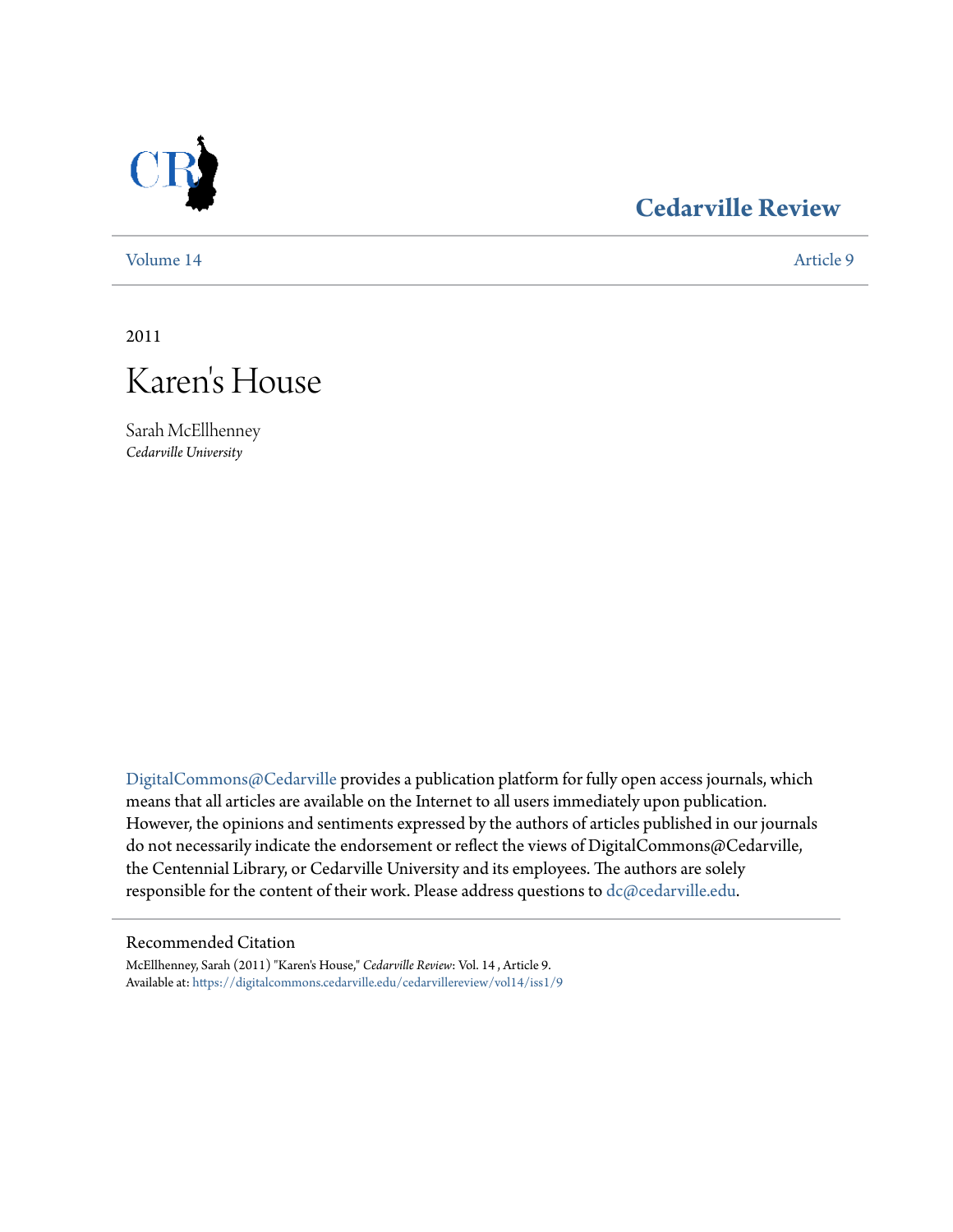# Karen's House

Browse the contents of [this issue](https://digitalcommons.cedarville.edu/cedarvillereview/vol14/iss1) of *Cedarville Review*.

#### **Keywords**

Poetry

#### **Creative Commons License**  $\bigcirc$   $\circ$

This work is licensed under a [Creative Commons Attribution-Noncommercial-No Derivative Works 4.0](http://creativecommons.org/licenses/by-nc-nd/4.0/) [License.](http://creativecommons.org/licenses/by-nc-nd/4.0/)

#### **About the Contributor (Optional)**

Sarah McEllhenney is a senior Language Arts Education major at Cedarville University. She is a fan of unsweetened black tea, Faulkner, words, helping people learn, and sewing her own sundresses.

Follow this and additional works at: [https://digitalcommons.cedarville.edu/cedarvillereview](https://digitalcommons.cedarville.edu/cedarvillereview?utm_source=digitalcommons.cedarville.edu%2Fcedarvillereview%2Fvol14%2Fiss1%2F9&utm_medium=PDF&utm_campaign=PDFCoverPages)



Part of the [Poetry Commons](http://network.bepress.com/hgg/discipline/1153?utm_source=digitalcommons.cedarville.edu%2Fcedarvillereview%2Fvol14%2Fiss1%2F9&utm_medium=PDF&utm_campaign=PDFCoverPages)

This poetry is available in Cedarville Review: [https://digitalcommons.cedarville.edu/cedarvillereview/vol14/iss1/9](https://digitalcommons.cedarville.edu/cedarvillereview/vol14/iss1/9?utm_source=digitalcommons.cedarville.edu%2Fcedarvillereview%2Fvol14%2Fiss1%2F9&utm_medium=PDF&utm_campaign=PDFCoverPages)